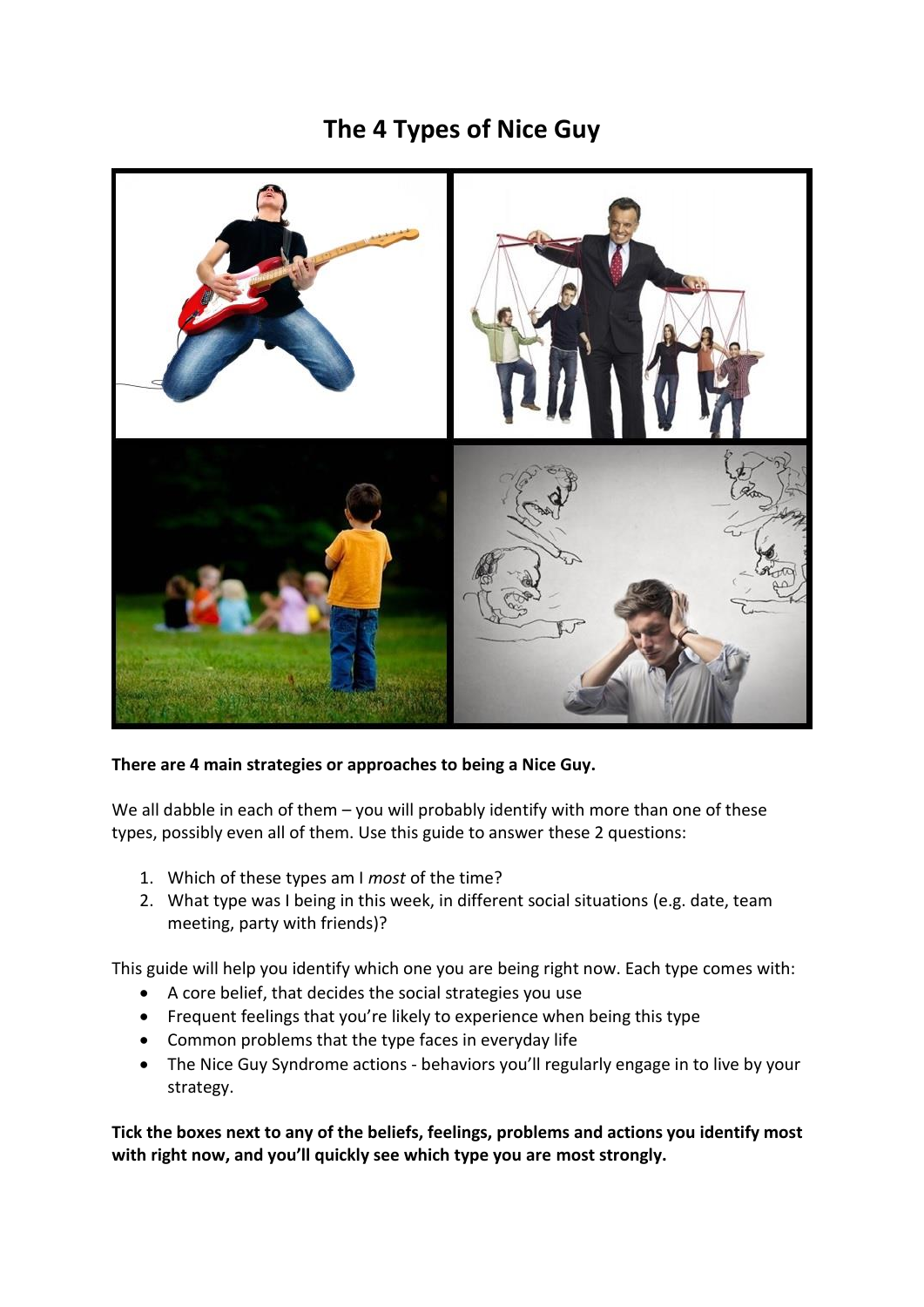## **The Performer**

*The show-off who highlights their strengths to gain approval, while hiding their weaknesses.*



## **Core Belief:**

"I must be impressive, interesting or positive, to be seen as a good person"

## **Frequent Feelings**

- $\bigcap$  Pressure to achieve, succeed, win and perform.
- $\bigcap$  Anxiety when you're not being noticed or recognised.
- $\bigcap$  Needy for attention and approval.
- $\bigcap$  Stress and exhaustion from the effort of entertaining.

#### **Common Problems**

- $\bigcap$  Burn out
- $\bigcirc$  Over-committing yourself (not saying No enough)
- $\bigcirc$  Shiny Object Syndrome always starting but never finishing projects
- $\bigcap$  Friendzone / false connections with people lots of friends but no intimate connections

- $\bigcirc$  Showing off with things you're good at (e.g. performing on stage)
- $\bigcirc$  Helping and giving advice without being asked
- $\bigcirc$  Making people laugh, or telling exaggerated stories to sound more interesting
- $\bigcirc$  Pushing yourself to exhaustion to succeed or achieve highly, especially compared to other people (e.g. getting straight-A's in school, or promotions at work)
- $\bigcirc$  Hiding pain behind false positivity, or pretending to be unaffected by painful events (e.g. poker-faced at a funeral)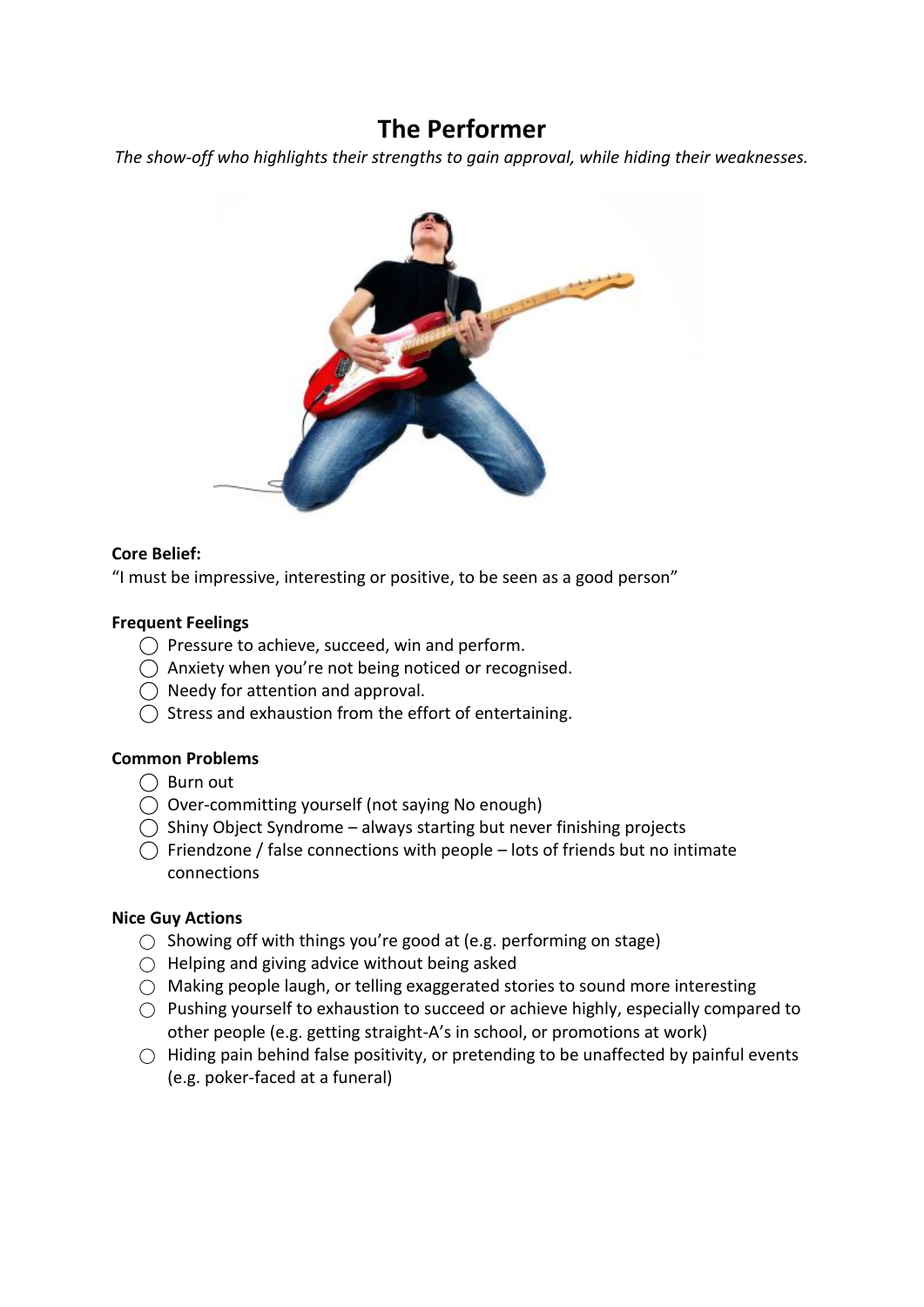## **The Controller**

*The manipulator who uses psychological techniques to adapt to what people like.*



## **Core Belief:**

"I must react differently to each person, giving them what they want to make them like me"

#### **Frequent Feelings**

- $\bigcirc$  Hypersensitive to how people react to you.
- $\bigcirc$  Resentment and sense of unfairness (especially after rejection).
- $\bigcap$  Fear of your reputation being ruined.
- $\bigcirc$  Needy for love and sex but scared of people getting too close.
- ⃝ Vulnerable and unsafe when not in control socially.

#### **Common Problems**

- $\bigcirc$  Having people unexpectedly lose interest in you over time (e.g. not texting back).
- $\bigcap$  Fluctuating motivation to socialize cycles of giving up because it's too much effort.
- $\bigcirc$  Being disrespected or distrusted (e.g. passed over for a promotion)
- $\bigcap$  Sex addiction

- $\bigcap$  Pick Up using strategies to make you appear more attractive; sleeping around
- $\bigcap$  Indirect displays of emotion (e.g. complimenting someone's dress instead of telling them you feel attraction)
- $\bigcirc$  Changing who you are depending on who's around
- $\bigcirc$  Imitating the person you're with vocab, body language to fit in with them
- $\bigcirc$  Passive-aggressive techniques to influence people (e.g. sulking)
- $\bigcirc$  Occasional tantrums and anger explosions that seem to come out of nowhere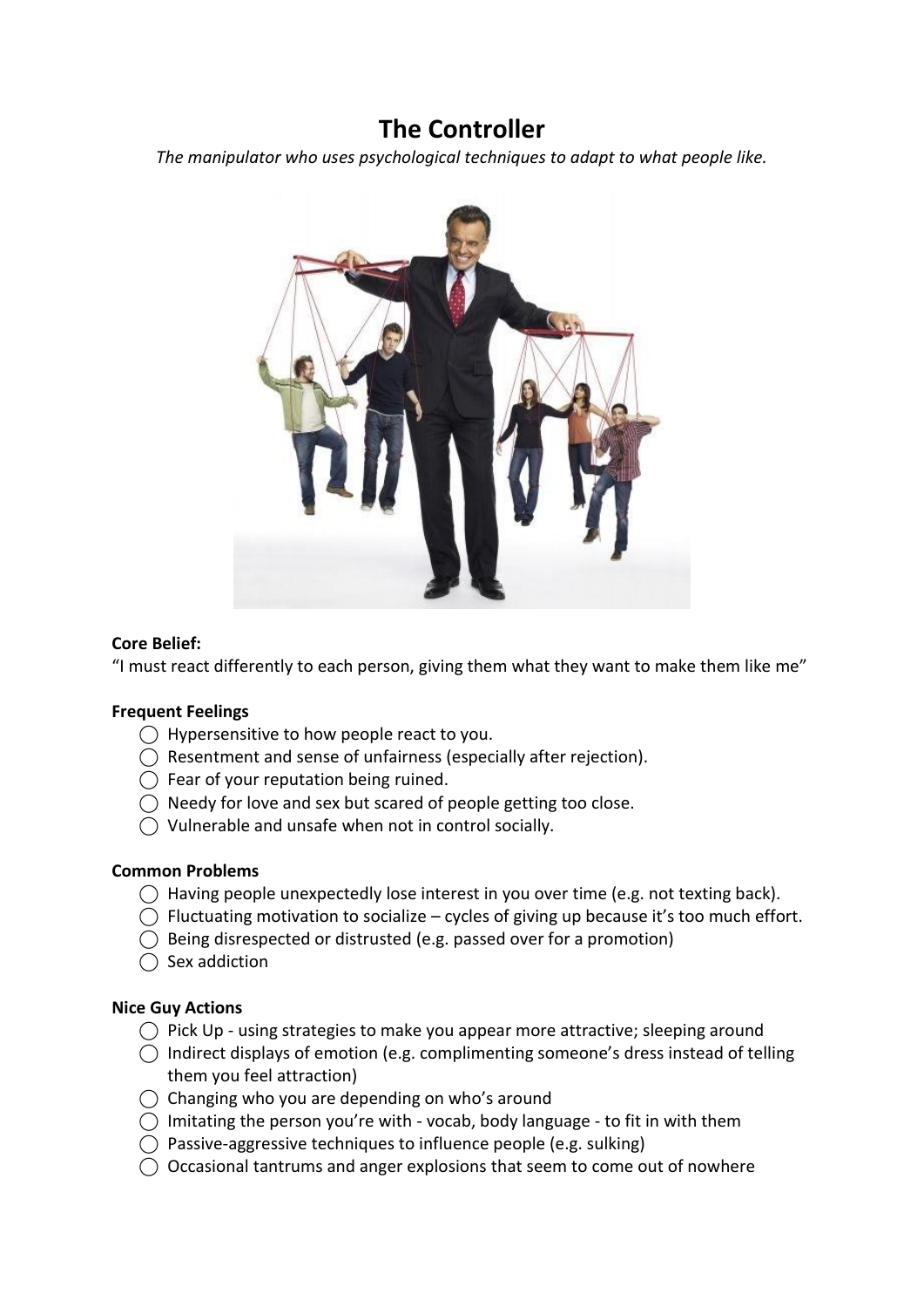# **The Observer**

*The shy wallflower who flies under the radar so that he doesn't get disapproval.*



#### **Core Belief:**

"I must avoid being noticed, and not be controversial, so that I don't get humiliated, abandoned or hated"

#### **Frequent Feelings**

- ⃝ Chronic anxiety and tendency toward introversion.
- $\bigcirc$  Loneliness, even in groups of people.
- $\bigcirc$  Frustrated at not being able to express yourself clearly, or not being listened to.
- $\bigcirc$  Depression.
- $\bigcirc$  Constantly worrying about being "caught out" or put in the spotlight.

#### **Common Problems**

- $\bigcirc$  Stuck following people who approve of you, e.g. bad-fit social circle, toxic friends
- $\bigcirc$  Overthinking and constantly worrying what other people are thinking/feeling.
- $\bigcirc$  Unable to speak up and share ideas, the conversation moves on without you.

- $\bigcirc$  Passive "green light syndrome" waiting to be asked before you contribute
- $\bigcirc$  Watching and observing from the sidelines, even when you got stuff to say; listening MUCH more than you talk
- $\bigcirc$  Distracting yourself during social events (e.g. scrolling through social media)
- $\bigcap$  Attending social events just to fit in, but barely participating
- $\bigcirc$  Backing down in disagreements, or preventing disagreements (e.g. talking yourself out of confrontation)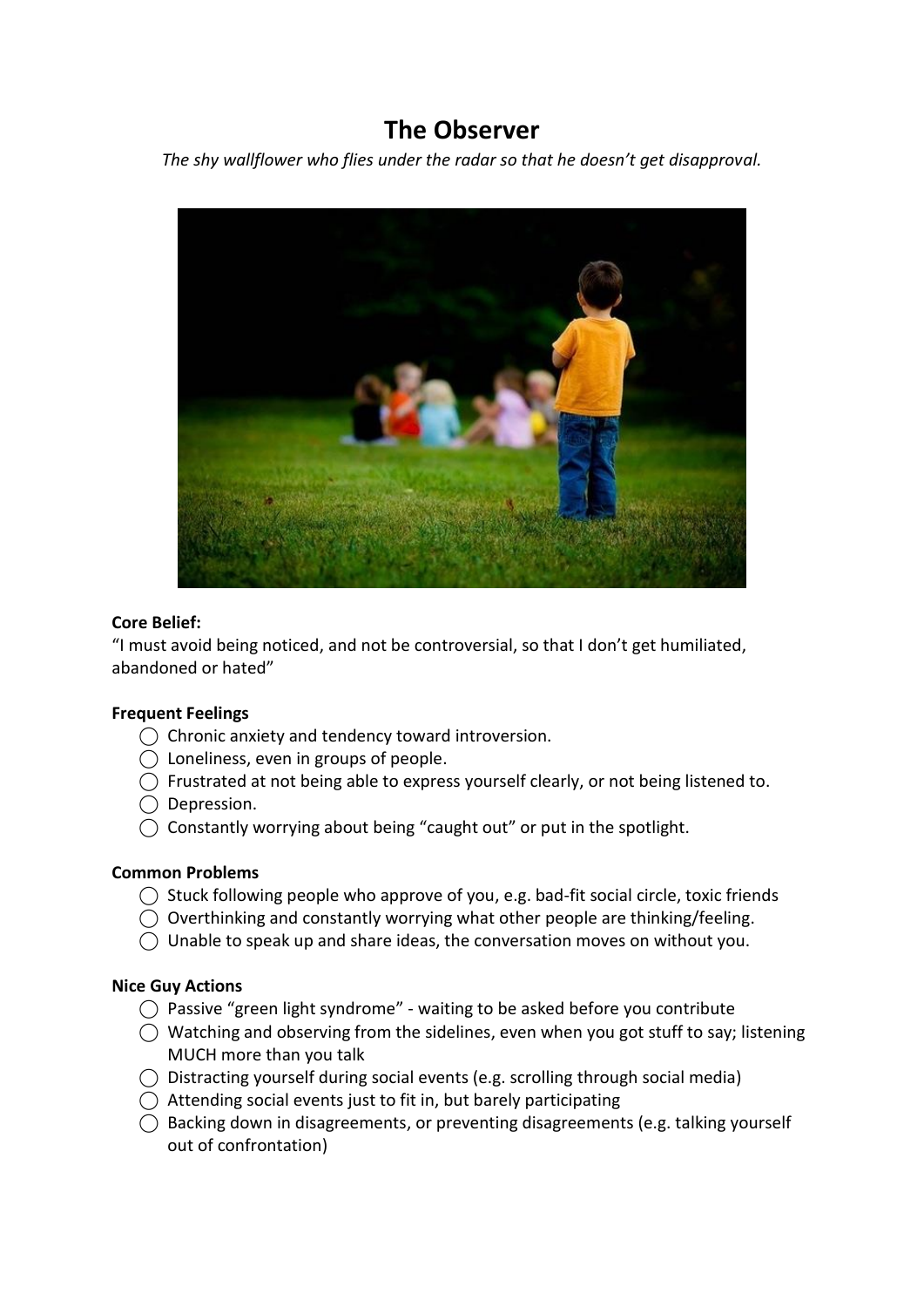# **The Critic**

*The judgmental introvert who beats themselves up for any social failures.*



## **Core Belief:**

"There's something wrong with me; I'm incomplete and probably unlovable"

## **Frequent Feelings**

- ◯ Self-loathing and constant "not good enough" thinking.
- $\bigcirc$  Confusion about why it's so hard.
- ⃝ Hopelessness and powerlessness.
- $\bigcap$  Loneliness when alone.
- $\bigcirc$  Deep sadness and a sense of unfairness, like you've been dealt a shit hand.

#### **Common Problems**

- ◯ Suicidal or chronically anxious/depressed.
- $\bigcirc$  No social life, having to invite yourself to social events, being left alone if you don't.
- ⃝ Unable to take compliments or believe that others could like you.
- $\bigcap$  Trapped inside your head obsessive/compulsive negative thought patterns.

- $\bigcirc$  Avoiding social situations excusing yourself from invitations and opportunities
- $\bigcirc$  Compulsive video games, porn and other isolated distractions becoming addictions
- $\bigcirc$  Struggling to be present in social situations, too much overthinking and mind-reading (guessing/assuming what others are thinking)
- $\bigcirc$  Judgmental of others, constantly assessing everyone as either better or worse than you
- $\bigcap$  Brooding and getting lost in your thoughts, daydreaming and fantasizing